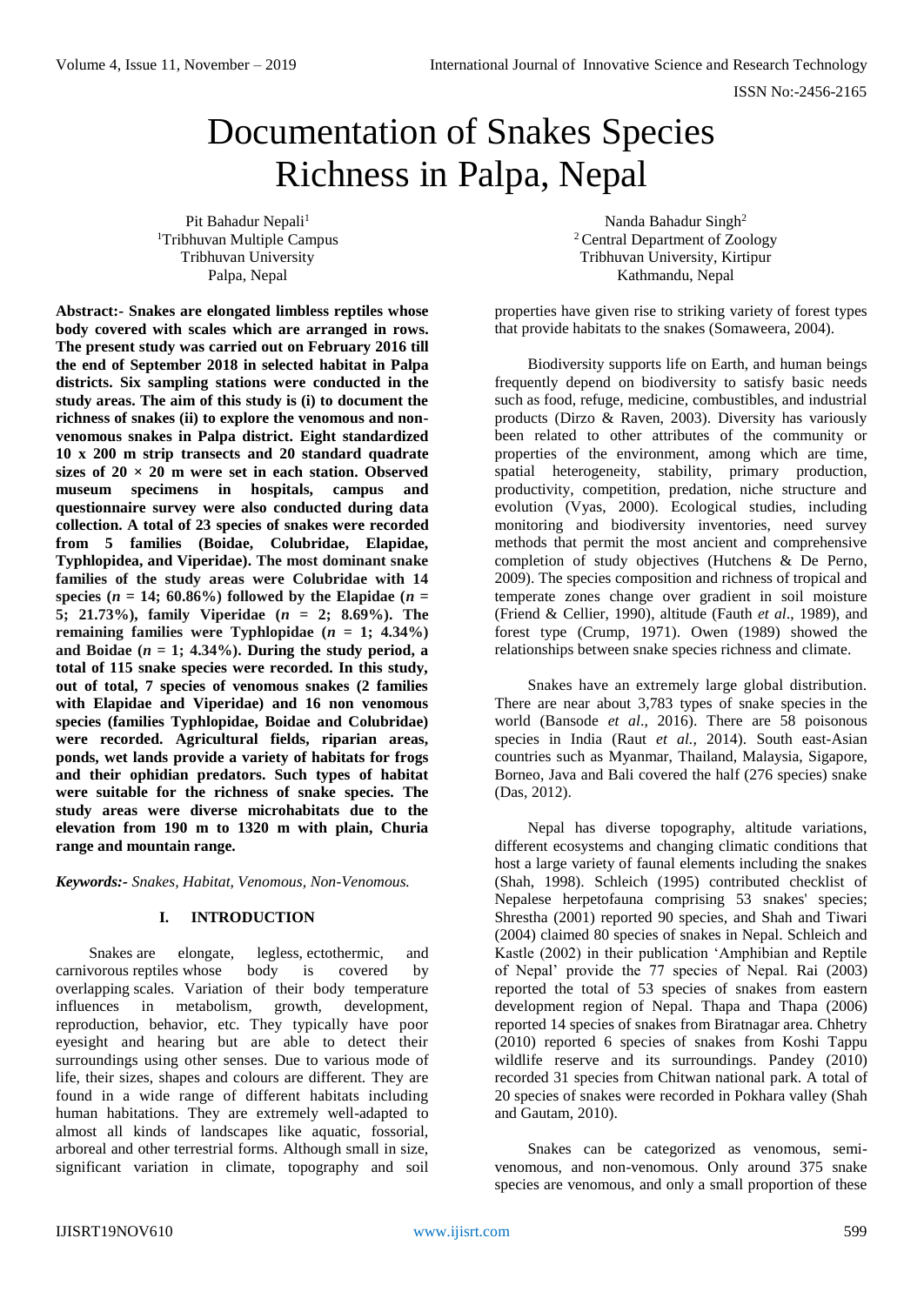are potentially harmful to humans (Snake facts, 2013). Most species are non-venomous and those that have venom use it primarily to kill and suppress prey rather than for self-defense. Out of 500 venomous species, 52 venomous species were found in Indian subcontinent (Punde, 2008). Madagascar harboured a rich snake fauna including about 96 species corresponding to the three families of Typhloidae, Boidae, and Lamprophiidae in which there were 12 species of Typhlopidae and three or four species of Boidae (Kaloloha *et al*., 2011). The herpetofauna in Thummalapalle uranium mining areas resulted in a collection of 52 species belonging to 17 families. Snakes were the dominant group with 20 species (Reddy et al., 2013).

Shakya and Thapa (1994) reported that about 10% snakes of Nepal are poisonous. The venomous snakes include 4 species of Karait, 3 species of Cobra including King cobra, 1 species of each coral snake, 11 species of green pit vipers, Himalayan pit viper *(Gloydies himalayanus)* and Russell's Pit viper (*Daboia russelli*). Fifty six species belong to 3 families of Typhlopidae, Boidae and Colubridae represent non-venomous group of snakes in Nepal (Shah, 2003). Sharma *et al*. (2013) also added significant knowledge on herpetology in venomous snake of Nepal.

Snakes are attractive, and form an important component of the ecosystem. They are integral part of an ecosystem as predators of food chain and help in the nutrient flow (Soubhagya *et al*., 2014). They have great economic, ecological, religious and cultural, educational and inspirational values. Beside fat, skins, bones, flesh, bile and whole body of many snake species 20 different traditional medicines are prepared from snakes in Nepal (Shah, 1997).

The snakes are poorly studied and determined in terms of the distribution, population status and habitat suitability. Such type of study has not been carried out in these study areas. The aim of this study is (i) to document the richness of snakes (ii) to explore the venomous and non-venomous snakes in Palpa district. It helps to generate the current status of snakes, their categories and habitat situation.

#### **II. MATERIAL AND METHOD**



Fig 1:- Map of Nepal showing Palpa Districts in Province No. 5.

The study survey was conducted beginning from February 2016 till the end of September 2018 in selected habitat at different stations of Palpa district in Province No. 5. It extends from 83°15' to 84°22' east and 27°24' to

27°57' north. It is hilly district and covers an area of 1,373 km². Several terrestrial macro-habitat types, potentially available to snakes, were sampled throughout the study.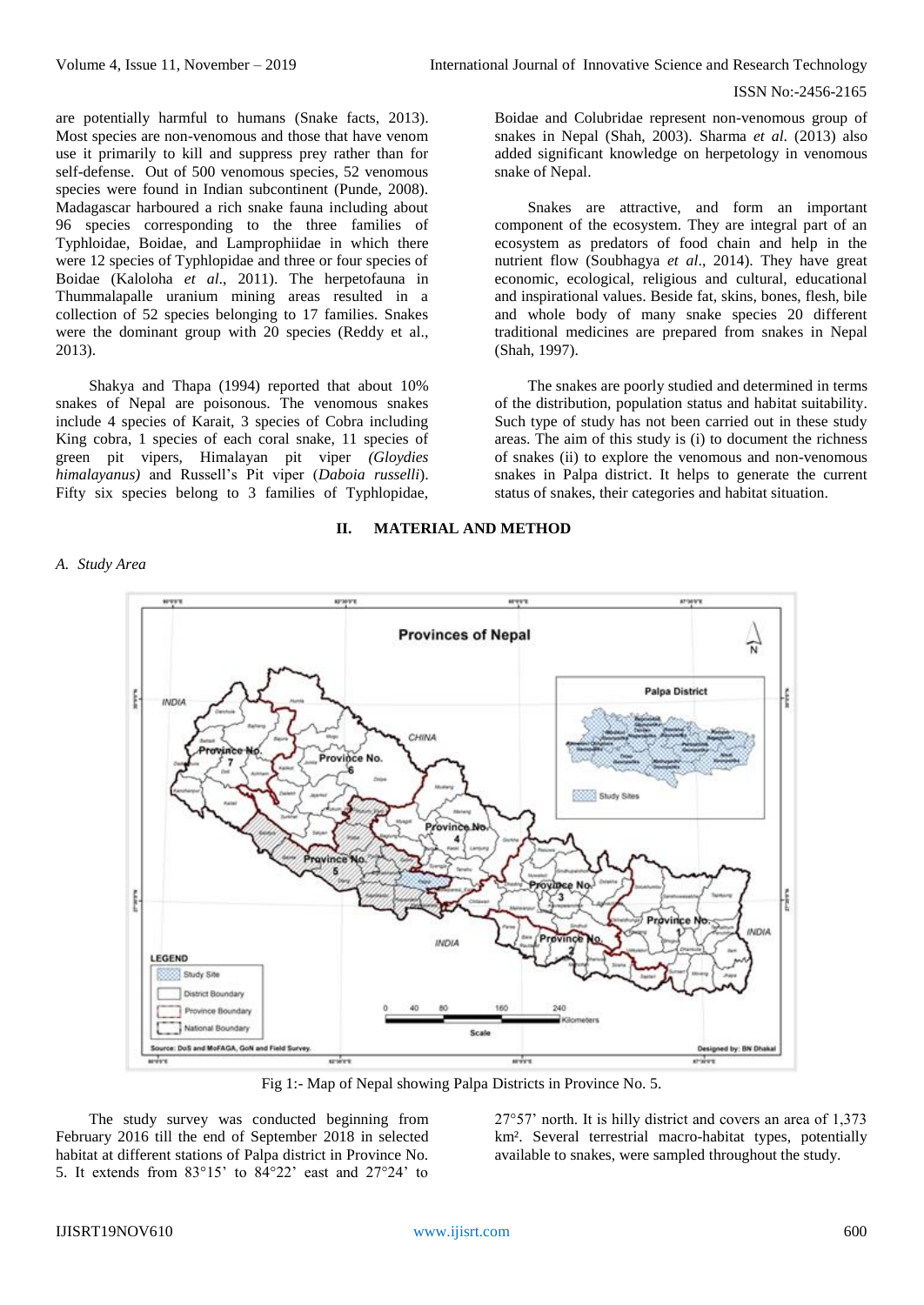| Ser. | <b>Stations</b> | <b>Location</b>                        | <b>Elevations</b> | <b>Habitat types</b>                                   |  |  |  |  |
|------|-----------------|----------------------------------------|-------------------|--------------------------------------------------------|--|--|--|--|
| No.  |                 |                                        |                   |                                                        |  |  |  |  |
|      | <b>Tansen</b>   | $27^{\circ}86'683'$ N $83^{\circ}54'$  | $652 - 1320$ m    | Agricultural fields, wetlands, urban areas and         |  |  |  |  |
|      |                 | 865" E                                 |                   | community forest                                       |  |  |  |  |
|      | Dovan           | $27^{\circ}49'$ .055" N & 83°          | 585-990 m         | Wetlands, subtropical forest, few agricultural lands   |  |  |  |  |
|      |                 | $08'$ 55" E                            |                   | and village areas                                      |  |  |  |  |
|      | Rampur          | 27°49' 055" N & 83°                    | $190 - 800$ m     | Small valley, agricultural lands, small urban area and |  |  |  |  |
|      |                 | 42' $685'$ E                           |                   | community forest.                                      |  |  |  |  |
|      | Somadi -        | $27^{\circ}91'$ 595" N & 83 $^{\circ}$ | $710 - 1245$ m    | Riparian areas, forest, agricultural lands and small   |  |  |  |  |
|      | <b>Sardewa</b>  | 39' 785 'E                             |                   | village                                                |  |  |  |  |
|      | <b>Jhadewa</b>  | $27^{\circ}49'95''$ N & 83 $^{\circ}$  | 450-635 $m$       | Riparian, forest, agricultural lands and small village |  |  |  |  |
|      |                 | 42' $665'$ E                           |                   |                                                        |  |  |  |  |
|      | Ringneraha      | $27^{\circ}82'$ 595" N & 83 $^{\circ}$ | 785-920 m         | Riparian, forest, agricultural lands, small village    |  |  |  |  |
|      |                 | 74'785' E                              |                   |                                                        |  |  |  |  |

Table 1:- Stations, Locations, Elevations and Habitat Types in Study Areas

### *B. Data Collection*

Six sampling stations were selected in Palpa district. The data were collected in this district based on sources: (1) Voucher species of snake were observed in united mission hospital, Tansen, regional Rampur hospital, Palpa and Tribhuvan Multiple Campus, Palpa. (2) Individual encounters were conducted during field work by the researcher and others persons who accompanied the researcher. The surveys were conducted in 8 standardized 10 x 200 m strip transects and 20 standard quadrate sizes of  $20 \times 20$  m were laid in each habitat type in each station. The data was analyzed by Microsoft Excel 13.

#### *C. Identification*

Identification of the species was carried out by using the identification keys developed by field guide of Smith (1981), Dixon (2000), Schleich & Kaestle (2002), and Rai (2003). Amphibian specimens were also identified with the aid of Bossuyt & Dubois (2001), Dutta & Manamendra-Arachchi (1996), Das (2008), Kabir *et al.* (2009) etc. The species encountered were identified using field guides and color photographs (Shah & Tiwari, 2004).

Morphologically venomous species were identified by observing shape of head, pupil of eye, position of supralabial scales, structure of bite signs, body scale, color patterns, various type of strips and ring on body, tail etc. described by (Shkya & Thapa, 1994), Kastle(2002), Rai, (2003), and Shah, 2003).

### **III. RESULTS AND DISCUSSION**

Total of 23 species of snakes belonging to five families were recorded in different habitats and around the human habitations of resident people of Palpa district. Recorded families were Boidae, Colubridae, Elapidae, Typhlopidea, and Viperidae (Table: 2). During the study period, a total of 115 snake species were recorded. A total of 23 species of 18 genera belonging to 5 families were documented. Based on the above data, recorded families and their species clearly indicate high richness of snakes in the study area.

The most dominant snake families of the study areas were Colubridae with 14 species ( $n = 14$ ; 60.86%) followed by the Elapidae  $(n = 5; 21.73\%)$ . The third most specious snake family was Viperidae, with a total of 2 species ( $n = 2$ ; 8.69%). The remaining families were Typhlopidae  $(n = 1;$ 4.34%) and Boidae (*n* = 1; 4.34%) (Fig: 2).

| S.  | Family      | Scientific name    | <b>Station</b> |        |        |        |         | No. of     | $\%$       |        |
|-----|-------------|--------------------|----------------|--------|--------|--------|---------|------------|------------|--------|
| No. |             |                    | Tansen         | Dovan  | Rampur | Somadi | Jhadewa | Ringneraha | individual |        |
|     | Boidae      | Python molurus     |                |        |        |        |         |            | 2          |        |
|     |             | (Linnaeus, 1758)   |                |        |        | $^{+}$ | $^{+}$  |            |            | 1.7391 |
| 2   | Typhlopidae | Ramphotyphlops     |                |        |        |        |         |            | 3          |        |
|     |             | <i>braminus</i>    |                |        |        |        |         |            |            |        |
|     |             | (Daubin, 1803)     | $^{+}$         |        |        |        |         |            |            | 2.608  |
| 3   | Colubridae  | Amphiesma          |                |        |        |        |         |            | 6          |        |
|     |             | solatum            |                |        |        |        |         |            |            |        |
|     |             | (Linnaeus, 1758)   | $^{+}$         | $^{+}$ |        |        | $+$     |            |            | 5.217  |
| 4   |             | Boiga forsteni     |                |        |        |        |         |            |            |        |
|     |             | (Dumeril, Bibron & |                |        |        |        |         |            |            |        |
|     |             | Dumeril 1854)      |                |        | $^{+}$ |        |         |            |            | 0.869  |
| 5   |             | Boiga ochracea     |                |        |        |        |         |            | 3          |        |
|     |             | (Gunther, 1868)    |                |        |        |        |         |            |            | 2.608  |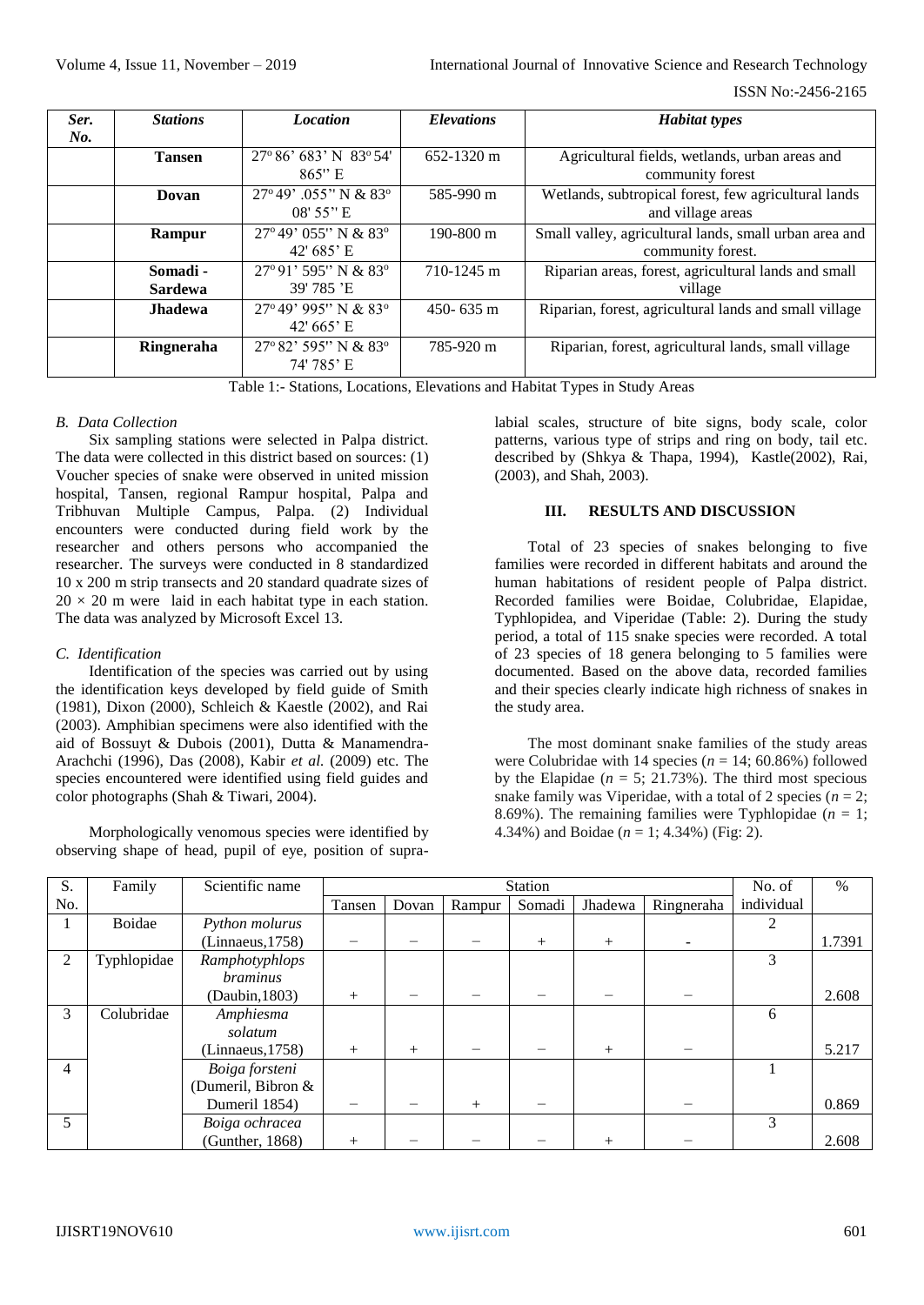| 6                |           | Boiga trigonata     |                          |                              |                          |                          |                          |                              | 9               |       |
|------------------|-----------|---------------------|--------------------------|------------------------------|--------------------------|--------------------------|--------------------------|------------------------------|-----------------|-------|
|                  |           | (Schneider in:      |                          |                              |                          |                          |                          |                              |                 |       |
|                  |           | Bechstein, 1802)    |                          | $\boldsymbol{+}$             |                          | $^{+}$                   | $^{+}$                   |                              |                 | 7.826 |
| $\boldsymbol{7}$ |           | Coelognathus        |                          |                              |                          |                          |                          |                              | $\overline{8}$  |       |
|                  |           | helena              |                          |                              |                          |                          |                          |                              |                 |       |
|                  |           | (Daubin, 1803)      |                          | $^{+}$                       |                          | $^{+}$                   | $^{+}$                   |                              |                 | 6.956 |
| $\overline{8}$   |           | Coelognathus        |                          |                              |                          |                          |                          |                              | $\overline{10}$ |       |
|                  |           | radiates (Boie,     |                          |                              |                          |                          |                          |                              |                 |       |
|                  |           | 1827)               |                          | $\boldsymbol{+}$             |                          | $^+$                     |                          |                              |                 | 8.695 |
| 9                |           | Dendrelaphis trisis |                          |                              |                          |                          |                          |                              | $\overline{2}$  |       |
|                  |           | (Daubin, 1803)      | $\boldsymbol{+}$         | $\overline{\phantom{a}}$     | $\overline{\phantom{a}}$ |                          |                          |                              |                 | 1.739 |
| 10               |           | Lycodon aulicus     |                          |                              |                          |                          |                          |                              | 12              |       |
|                  |           | (Linnaeus, 1758)    |                          | $\qquad \qquad -$            |                          | $\overline{\phantom{0}}$ |                          | $+$                          |                 | 10.43 |
| 11               |           | Oligodon arnensis   |                          |                              | $^{+}$                   |                          | $\overline{\phantom{a}}$ |                              | $\overline{3}$  |       |
|                  |           |                     |                          |                              |                          |                          |                          |                              |                 | 2.608 |
|                  |           | (Shaw, 1802)        | $\boldsymbol{+}$         | $\qquad \qquad \blacksquare$ | $\overline{\phantom{a}}$ | $^+$                     | $\overline{\phantom{a}}$ | $\qquad \qquad \blacksquare$ |                 |       |
| 12               |           | oligodon            |                          |                              |                          |                          |                          |                              | $\mathbf 1$     |       |
|                  |           | erythrogaster       |                          |                              |                          |                          |                          |                              |                 |       |
|                  |           | (Boulenger, 1907)   | $\blacksquare$           |                              |                          |                          |                          |                              |                 | 0.869 |
| 13               |           | Orthriophis         |                          |                              |                          |                          |                          |                              | 3               |       |
|                  |           | hodgsonni           |                          |                              |                          |                          |                          |                              |                 |       |
|                  |           | (Gunther, 1860)     |                          | $\overline{\phantom{0}}$     | $\blacksquare$           | $\overline{\phantom{a}}$ | $\boldsymbol{+}$         | $^{+}$                       |                 | 2.608 |
| 14               |           | Ptyas mucosa        |                          |                              |                          |                          |                          |                              | $\overline{16}$ |       |
|                  |           | (Linnaeus, 1758)    |                          | $\boldsymbol{+}$             | $^{+}$                   | $\! +$                   | $^{+}$                   | $^{+}$                       |                 | 13.91 |
| 15               |           | Xenochrophis        |                          |                              |                          |                          |                          |                              | $\overline{4}$  |       |
|                  |           | piscator            |                          |                              |                          |                          |                          |                              |                 |       |
|                  |           | (Schneider, 1799)   |                          |                              |                          |                          |                          | $\hspace{0.1mm} +$           |                 | 3.478 |
| 16               |           | Xenochrophis        |                          |                              |                          |                          |                          |                              | $\mathbf{1}$    |       |
|                  |           | sanctjohannis       |                          |                              |                          |                          |                          |                              |                 |       |
|                  |           | (Boulenger, 1890)   |                          | -                            |                          |                          |                          |                              |                 | 0.869 |
| $17\,$           | Elapidae  | <b>Bungarus</b>     |                          |                              |                          |                          |                          |                              | $\overline{3}$  |       |
|                  |           | caeruleus           |                          |                              |                          |                          |                          |                              |                 |       |
|                  |           | (Schneider, 1801)   | $\boldsymbol{+}$         | $\qquad \qquad -$            | $^{+}$                   | -                        |                          |                              |                 | 2.608 |
| 18               |           | Hemibunarus         |                          |                              |                          |                          |                          |                              | $\overline{7}$  |       |
|                  |           | macclellandii       |                          |                              |                          |                          |                          |                              |                 |       |
|                  |           | (Gunther, 1858)     | $\boldsymbol{+}$         |                              |                          |                          |                          |                              |                 | 6.086 |
| 19               |           | Naja kaouthia       |                          |                              |                          |                          |                          |                              | $\mathbf{1}$    |       |
|                  |           | (Lession, 1831)     |                          | $\overline{\phantom{0}}$     |                          | $\overline{\phantom{0}}$ |                          |                              |                 | 0.869 |
| $20\,$           |           | Naja naja           |                          |                              |                          |                          |                          |                              | $\overline{2}$  |       |
|                  |           | (Linnaeus, 1758)    | $\overline{\phantom{a}}$ | $^{+}$                       | $^{+}$                   | $^{+}$                   | $\overline{\phantom{a}}$ | $\qquad \qquad \blacksquare$ |                 | 1.739 |
| 21               |           | Ophiophagus         |                          |                              |                          |                          |                          |                              | $\overline{3}$  |       |
|                  |           | hannah (Cantor,     |                          |                              |                          |                          |                          |                              |                 |       |
|                  |           | 1836)               | $\overline{\phantom{a}}$ | $\boldsymbol{+}$             | $\overline{\phantom{m}}$ | $\boldsymbol{+}$         |                          | -                            |                 | 2.608 |
| $22\,$           | Viperidae | <b>Trimeresus</b>   |                          |                              |                          |                          |                          |                              | 12              |       |
|                  |           | albolabris (Gray,   |                          |                              |                          |                          |                          |                              |                 |       |
|                  |           | 1842)               | $\boldsymbol{+}$         | $\boldsymbol{+}$             |                          | $\boldsymbol{+}$         |                          | $+$                          |                 | 10.43 |
| 23               |           | Ovophis monticola   |                          |                              |                          |                          |                          |                              | $\overline{3}$  |       |
|                  |           | (Gunther, 1864)     |                          |                              |                          | $\boldsymbol{+}$         | $\boldsymbol{+}$         | -                            |                 | 2.608 |
|                  | Total     |                     |                          |                              |                          |                          |                          |                              | 115             |       |
|                  |           |                     |                          |                              |                          |                          |                          |                              |                 |       |

Table 2:- Species of Snakes in Palpa District

Species richness is the total number of different organisms present. It does not take into account the proportion and distribution of each species within the local aquatic community. The richness of snakes  $(N=23)$ reported in Palpa district correspond to 26.13% species known and for a whole country (N=88, Shah and Tiwari, 2004). Two species *Ptyas mucosa* and *Trimeresus albolabris* were commonly observed in all sites. *Naja kaouthia, Indotyphlops braminus, Xenochrophis sanctjohannis, oligodon erythrogaster,* and *Boiga forsteni*

(Table 2) were found in separate stations as single species*. Trimeresusalbolabris (*10.43%*), Ptyas mucosa (*13.91%), *Lycodon aulicus(10.43%)* were relatively abundant in study sites. and *Ptyas mucosa* and *Trimeresus albolabris* were commonly observed in all sites. *Naja kaouthia, Xenochrophis sanctjohannis, oligodon erythrogaster,* and *Boiga forsteni* all had single species (0.869%).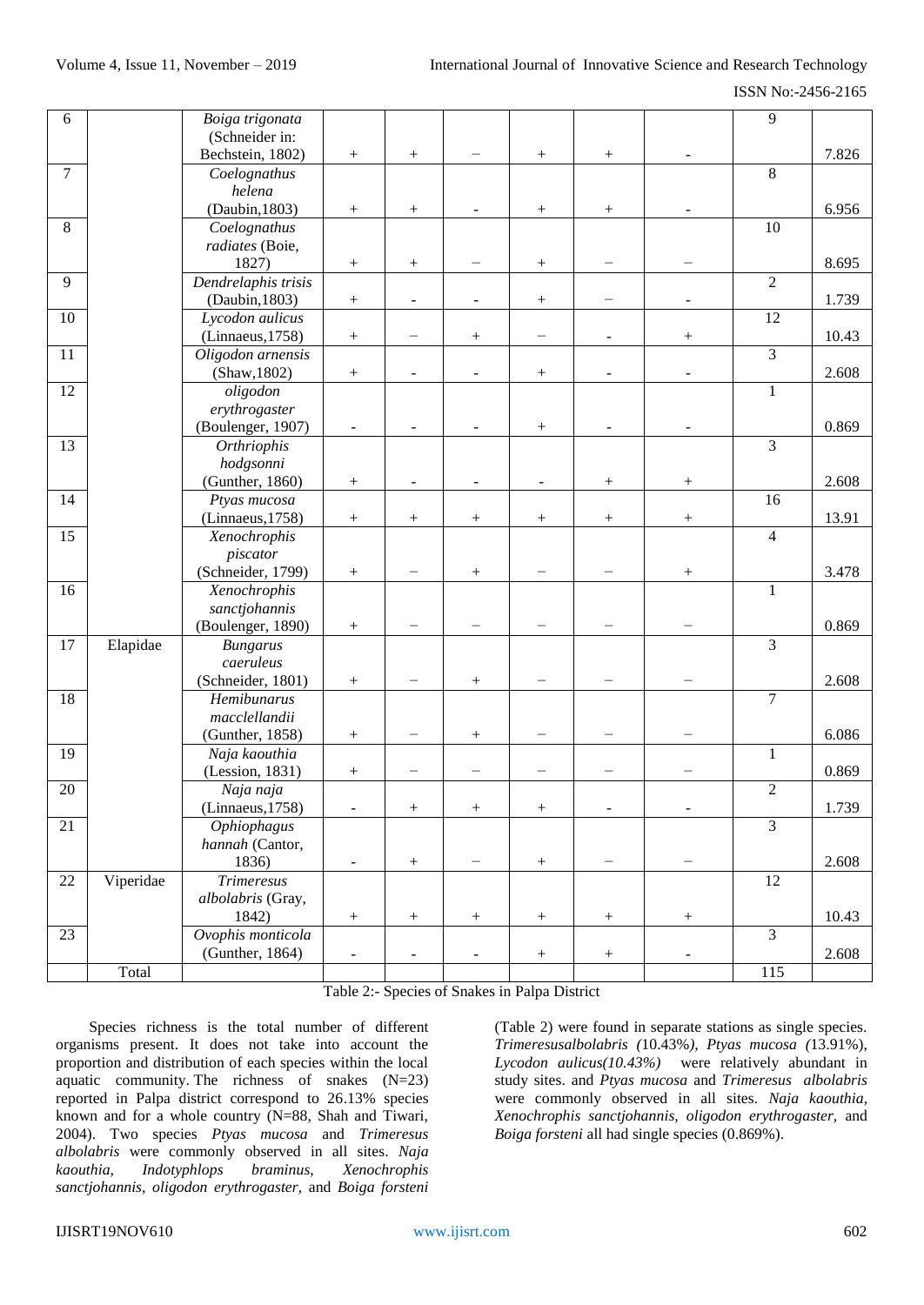

Fig 2:- No. of Snake Species According Family

This district represents different agro-climate zones comprising of valley, flat land to middle hills and high hills. With regard to the topography of the district, it has Siwalik or low mountainous range and Mahabharat or mid mountainous range. It has a number of valleys famous for agricultural production mainly paddy. Some of them are: Rampur, Madi, Arghali, Kachal and Darpuk (DTMP, 2012). Agricultural fields, riparian areas, ponds, wet lands etc provide a variety of habitats for frogs and their ophidian predators. Human activities increase the rodent population which also becomes the regular prey items for many snakes. Thus such type of habitat is suitable for the richness of snake species. In general, people cannot distinguish the poisonous and non-poisonous snakes. They think every snake is poisonous. So, they kill snakes whenever and wherever they meet them. Thus, the snake species are decreasing day by day.

The *Coelognathus helena* was recorded from Tansen(Fleming and Fleming 1974), *Coelognathus helena, Dendrelaphis tristis, Lycodon aulicus, Orthiophis, hodgsonii and Bungarus caeruleus* were reported by Shah and Tiwari (2004) from Palpa. Similarly Thapa (2016) reported 27 species of snakes in his dissertation work from this districts.

According to Shakya and Thapa (1994), venomous snakes included 4 species of Karait, 3 species of Cobra including King cobra, 1 species of each coral snake, 11 species of green pit vipers, Himalayan pit viper *(Gloydies himalayanus)* and Russell's pit viper (*Daboia russelli*). The result showed that the majority of snake's species rescued were non-venomous type. In this study, out of total, 7 species of venomous snakes (2 families with Elapidae and Viperidae) and 16 non venomous species (families Typhlopidae, Boidae and Colubridae) were recorded. Shah (2003) also reported that families of Typhlopidae, Boidae and Colubridae represent non-venomous group of snakes in Nepal. The venomous species found were *Bungarus caeruleus, Hemibungarus macclellandii, Naja kaouthia, Naja naja, Ophiophagus hannah, Trimeresus albolabris*  and *Ovophis monticola.* The nonvenomous species were *Python molurus, Indotyphlops braminus, Amphiesma* 

*solatum, Boiga ochracea, Boiga forsteni, Boiga trigonata, Coelognathus helena, Coelognathus radiates, Dendrelaphis trisis, Lycodon aulicus, Oligodon arnensis, Oligodon erythrogaste, Orthriophis hodgsonni, Ptyas mucosa, Xenochrophis piscator,* and *Xenochrophis sanctjohannis.*

#### **IV. CONCLUSION**

During this study, a total of 23 species of snakes were observed. There were 115 individuals recorded including 5 families with 18 genera. *Ptyas mucosa (n=16; 13.91%)* and *Trimeresus albolabris(n=12; 10.43%) Lycodon aulicus* (n= 12; 10.43%) were commonly observed in all sites. *Naja kaouthia, Xenochrophis sanctjohannis, Oligodon erythrogaster,* and *Boiga forsteni* all had single species (1; 0.869%). The most dominant snake families of the study areas were Colubridae with 14 species  $(n = 14; 60.86\%)$ followed by the Elapidae ( $n = 5$ ; 21.73%). The other snake family were Viperidae 2 species (*n* = 2; 8.69%), Typhlopidae (*n* = 1; 4.34%) and Boidae (*n* = 1; 4.34%). There were 23 species of snakes in which 7 species were venomous species under 2 families (Elapidae and Viperidae} and 16 non-venomous species under 3 families (Boidae, colubridae and typhlopidae). Palpa district has Siwalik or low mountainous range and Mahabharat or mid mountainous rang which has agricultural fields, riparian areas, ponds, wet lands etc. Such type of habitat is suitable for the richness of snake species.

### **REFERENCES**

- [1]. Bansode, S. A, More, V. R. and Mirza, K. A. 2016. A study on snakes from Mokhada and Jawhar (Dist. Palghar) Maharashtra, India. *International journal of fauna and biological studies*, **3**(5), 103-115.
- [2]. Chhetry, D.T. 2010. Diversity of herpetofauna in and around the Koshi Tappu wildlife reserve. *Bibechana, 6*, 15-17.
- [3]. Das, I. 2012. *Snakes of south east-Asia* including Myanmar, Thiland, Malasia, Sigapore, Borneo, Java and Bali. John Beautiful Publication Ltd, UK.
- [4]. District Transport Master Plan (DTMP): Palpa. 2012. Government of Nepal, Ministry of Local Development Department of Local Infrastructure Development and Agricultural Roads (DoLIDAR) and Rural Access Improvement and Decentralization Project (RAIDP) Project Coordination Unit (PCU) Jawalakhel, Lalitpur
- [5]. Dirzo, R. and Raven, P. H. 2003. Global state of biodiversity and loss. *Annual review of environmental resource,* **28**, 137-167.
- [6]. Hutchens, S. J., & DePerno, C. S. 2009. Ecacy of sampling techniques for determining species richness estimates of reptiles and amphibians. *Wildlife biology,* **15,** 113–122.
- [7]. Kaloloha, A., Misandeau, C. and Gehring, P.S. 2011. Notes on the diversity and natural history of the snake fauna of Ambodiriana - Manompana, a protected rainforest site in north-eastern Madagascar: Herpetology Notes, **4**, 397-402.